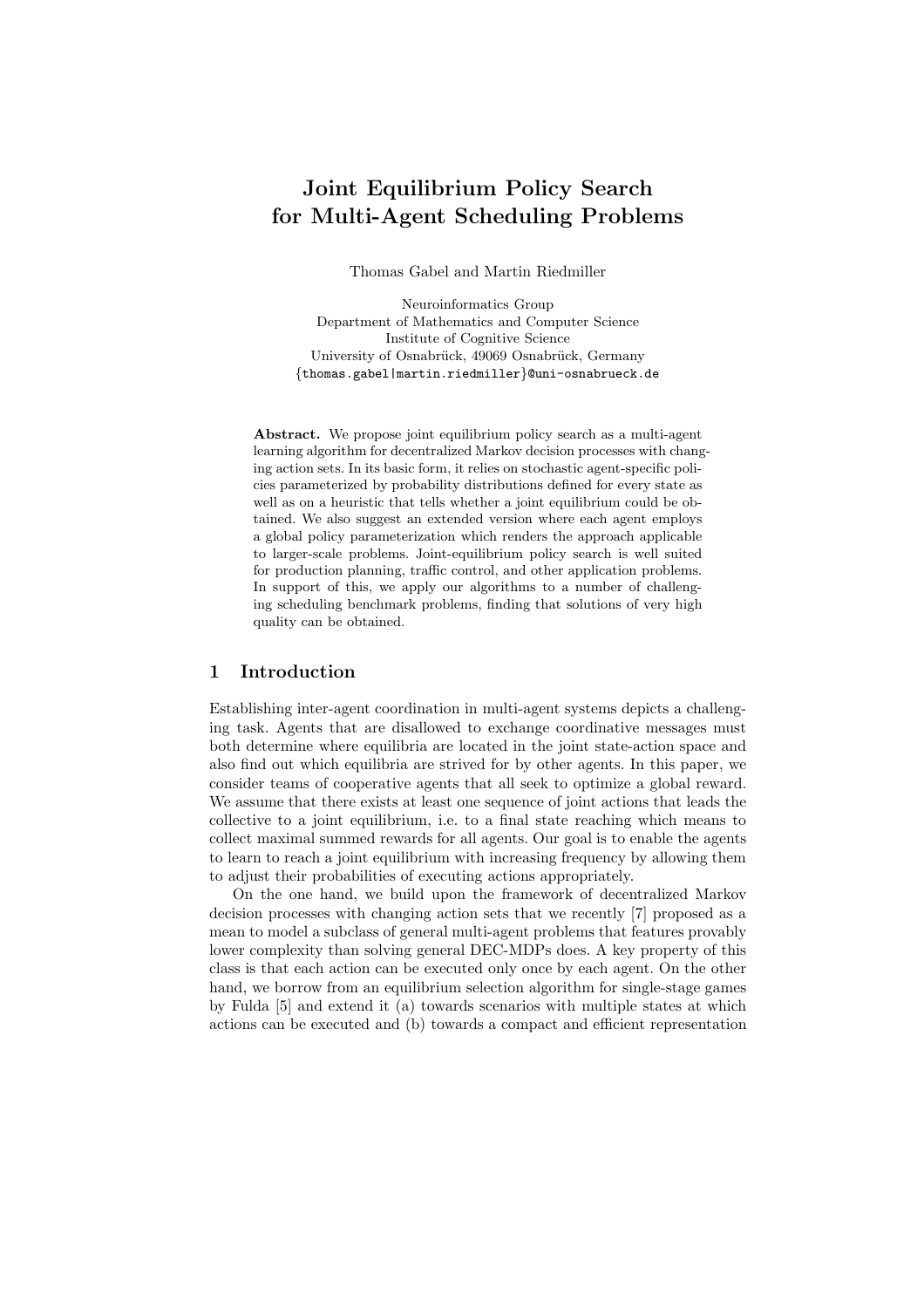of the agents' policies. In so doing, we obtain substantial savings in terms of computation time and memory requirements.

Although our learning approach is applicable to various practical problems, such as network routing or railway traffic control, the paper at hand specifically targets an application from the realm of production planning: We focus on job-shop scheduling problems (JSSP) that can easily be posed as multi-agent problems and represent and interesting testbed for distributed learning algorithms. Problems of this type are well-known for their intricacy (NP-hardness) and, what makes them appealing for use as a testbed, there exist various established benchmark problem suites using which we can compare our algorithms to other approaches.

The remainder of this paper is structured as follows. In the next section, we describe the general problem setting, clarify necessary notation, and introduce joint equilibrium policy search as a distributed learning algorithm for independent agents with common interests. In Section 3 we propose and theoretically investigate a substantial extension of that algorithm towards the use of a global, instead of local (state-specific) policy parameterization which renders the approach better scalable to larger problems. Section 4 presents the application domain of job-shop scheduling, explains how scheduling problems can be cast as multi-agent learning problems, and evaluates empirically the usability of the algorithms proposed in this paper for several benchmark problems.

# 2 Joint Equilibrium Policy Search

Joint equilibrium policy search (JEPS) is a distributed purely policy-based algorithm. Before presenting its details, we start off by providing some necessary notation.

## 2.1 Basics

We embed the problem settings of our interest into the framework of decentralized Markov decision processes (DEC-MDP) [2].

Definition 1 (Factored m-Agent DEC-MDP). A factored m-agent DEC-MDP M is defined by a tuple

$$
\langle Ag, S, A, P, R, \Omega, O \rangle
$$

where  $Ag = \{1, \ldots, m\}$  is a set of agents, S is the set of world states that can be factored into m components  $S = S_1 \times \cdots \times S_m$  (S<sub>i</sub> belong to one of the agents each, all local states are fully observable),  $A = A_1 \times ... \times A_m$  is the set of joint actions to be performed by the agents  $(a = (a_1, \ldots, a_m) \in A$  denotes a joint action that is made up of elementary actions  $a_i$  taken by agent i), P is the transition function with  $P(s'|s, a)$  denoting the probability that the system arrives at state s' upon executing a in s, R is a reward function with  $R(s, a, s')$ denoting the reward for executing a in s and transitioning to s'. Moreover, M is jointly fully observable, i.e. the current state is entirely determined by the amalgamation of all agents' state observations.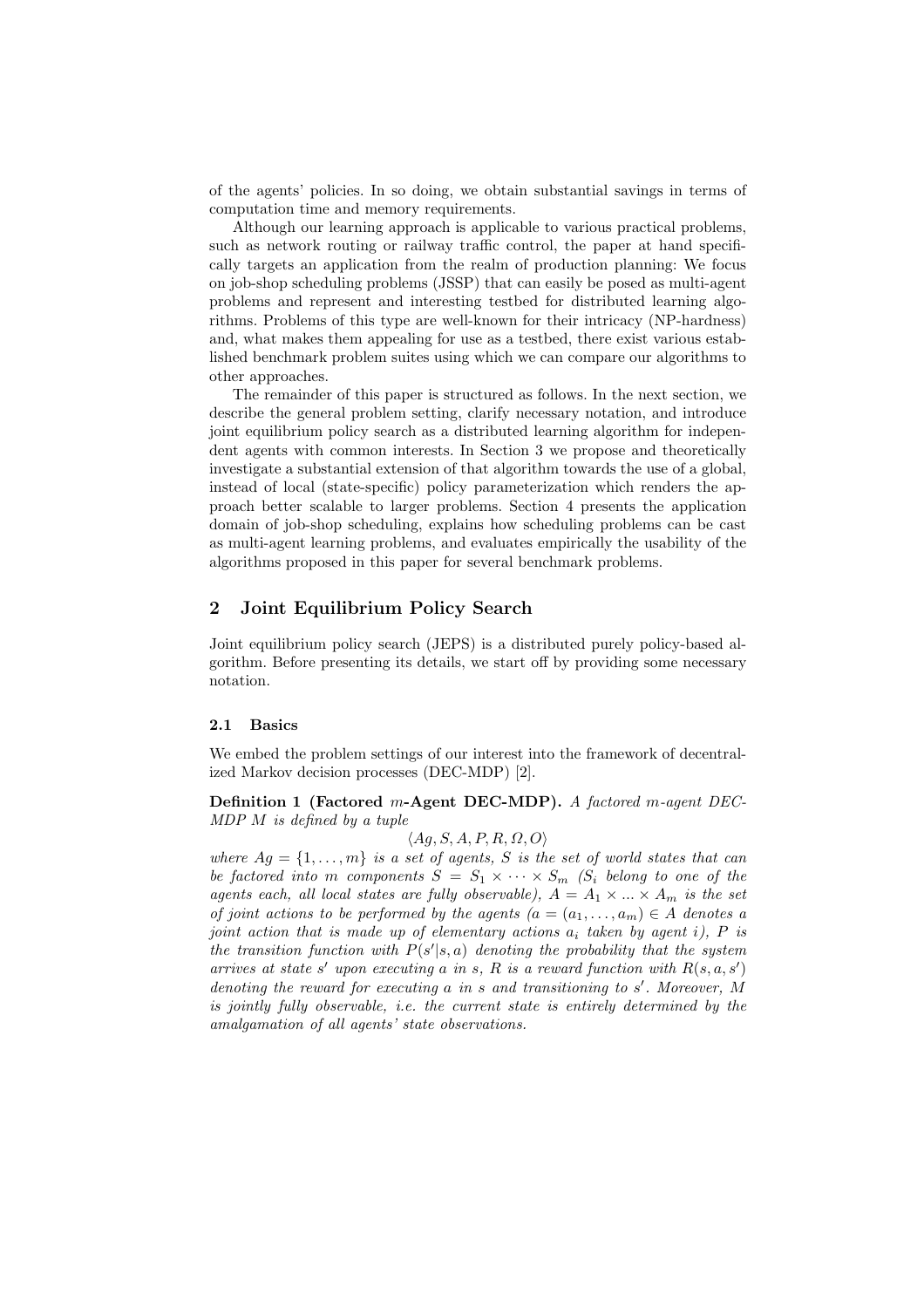We refer to the agent-specific components  $s_i \in S_i$  and  $a_i \in A_i$  as the local state and action of agent i. Each agent has only its local view, i.e. gets no information about other agents' local states and actions. We assume that there are some regularities that determine the way local actions exert influence on other agents' states. First, we assume that the sets of local actions  $A_i$  change over time.

Definition 2 (DEC-MDP with Changing Action Sets). A factored magent DEC-MDP is said to feature changing action sets if the local state of agent i is fully described by the set of actions currently selectable by i  $(s_i = A_i)$ and  $A_i$  is a subset of the set of all available local actions  $A_i = {\alpha_{i1} \dots \alpha_{ik}}$ , thus  $S_i = \mathcal{P}(\mathcal{A}_i).$ 

Concerning state transition dependencies, one can distinguish between dependent and independent local actions. While the former influence an agent's local state only, the latter may additionally influence the state transitions of other agents. Our interest is in non-transition independent scenarios. In particular, we assume that an agent's local state can be affected by an arbitrary number of other agents, but that an agent's local action affects the local state of maximally one other agent (see [7] for a formalization). Also, there are no circular state transition influences which implies that each agent can execute each of its local actions only once.

The influence exerted on another agent always yields an extension of that agent's action set: If the execution of local action  $\alpha$  by agent i influences the local state of agent j, and i takes local action  $\alpha$ , and the execution of  $\alpha$  has been finished, then  $\alpha$  is added to  $A_i(s_i)$ , while it is removed from  $A_i(s_i)$ . Thus, the multi-agent system is guaranteed to reach a final state  $s^f \in S$  at which all actions have been processed and it holds  $s_i^f = \emptyset$  for all *i*.

### 2.2 Learning Joint Policies

JEPS is a purely policy-search based algorithm (i.e. no value functions are employed), where all agents' policies are stochastic and are dependent on statespecific probability vectors denoting the probabilities with which each action is executed.

Definition 3 (JEPS Policy with Local Parameterization). Let  $s_i \in \mathcal{P}(\mathcal{A}_i)$ be the current state of agent i, where  $s_i = A_i(s_i) = {\alpha_1, \ldots, \alpha_{|s_i|}}$  corresponds to the set of actions agent i can currently execute. Let  $P_L(s_i) = \{p(\alpha_1|s_i), \ldots, p(\alpha_{|s_i|}|\})$  $\{s_i\}$  be a probability distribution over all actions from  $s_i$ , thus  $0 \leq p(\alpha_j|s_i) \leq 1$ and  $\sum_j p(\alpha_j|s_i) = 1$ . Then, for agent i's policy of action  $\pi_i : S_i \to A_i$  it holds  $s_i \mapsto \alpha$  where  $\alpha$  is selected from  $s_i$  with probability  $p(\alpha|s_i)$ . Accordingly, the joint policy is defined as  $\pi = \langle \pi_1, \ldots, \pi_m \rangle$ .

We assume that all action probability vectors are randomly initialized and that the set of agents repeatedly interacts with the DEC-MDP until the final state  $s^f$  has been reached (also called the processing of a single episode). Then,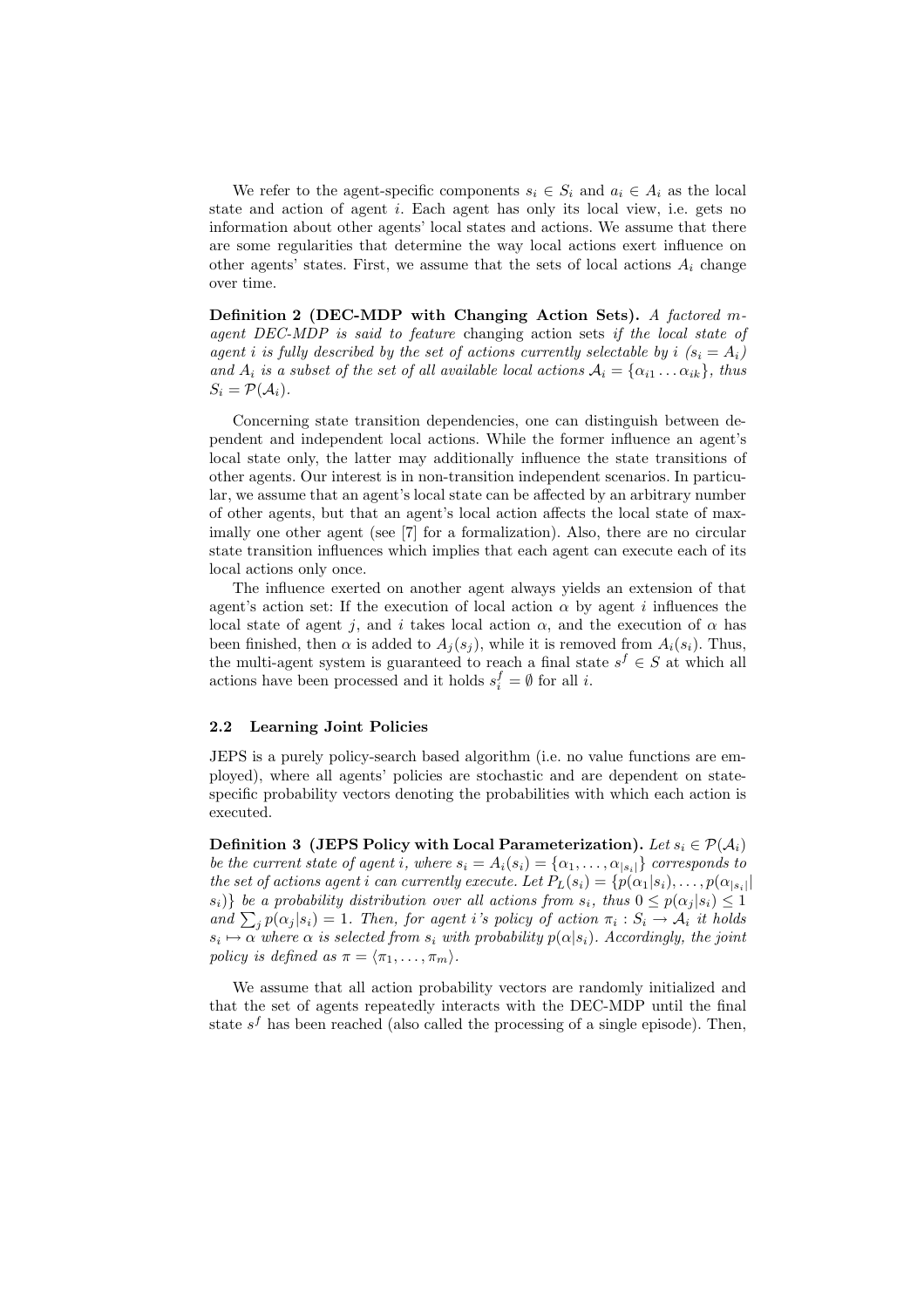the global reward  $r$  is distributed to all agents and the system is reset to a starting state. JEPS borrows from [5] in that it employs a binary heuristic  $H(r)$  that is capable of telling whether a joint equilibrium has been attained. If so, it returns true, otherwise false. In the remainder of this paper, we utilize a rather simplistic implementation of  $H$  that returns true only if the current global reward equals or exceeds the maximal reward  $r_{max}$  obtained so far, i.e.  $H(r) = 1 \Leftrightarrow r > r_{max}$ . This idea has been exploited in a different context already by the Rmax algorithm [3] and by optimistic assumption Q learning [8].

After having finished a single episode and only if having found that  $H(r) = 1$ , each agent starts updating its action probabilities for all states it has encountered during that episode. Here, the probabilities of all actions that were executed (and thus contributed to reaching the joint equilibrium) are increased, while the probabilities for executing any of the actions despised is decreased (see Algorithm 1). Note, that this update scheme preserves that  $\sum_j p(\alpha_j | s_i) = 1$  for all  $s_i$ . While the updates JEPS does to the action probabilities are calculated in a similar manner as in [5], the crucial difference is that JEPS is capable of distinguishing between multiple states  $s_i$ , and can thus handle more than single-stage games as it stores a single action probability vector for each local state.

**Input:** learning rate  $\gamma \in (0, 1]$ , state-action history of current episode  $h = [s_i(0), a_i(0), s_i(1), \ldots, s_i(T-1), a_i(T-1), s^f]$ where  $T = |\mathcal{A}_i|$  denotes the episode's length, global reward  $r \in \mathbb{R}$ 1: if  $H(r) = 1$  then 2: for  $t = 0$  to  $t < T$  do 3: for all  $\alpha \in s_i(t)$  do 4: if  $\alpha = a_i(t)$  then  $p(\alpha|s_i(t)) \leftarrow p(\alpha|s_i(t)) + \gamma(1 - p(\alpha|s_i(t)))$ 5: else  $p(\alpha|s_i(t)) \leftarrow (1-\gamma)p(\alpha|s_i(t))$ 

Algorithm 1: JEPS Policy Updates by Agent i Using Local Action Parameters

#### 2.3 Discussion

JEPS extends the mentioned learning approach for single-stage games in a purposive manner to problems with multiple states. Consequently, the policy update mechanism is guaranteed to converge<sup>1</sup> to a joint equilibrium as long as the heuristic  $H$  is correct in the sense that it tells a true joint equilibrium. This follows immediately from the convergence proof for single-stage games, since each of JEPS' states together with its belonging action probability vector can be regarded as an individual single-stage game considered by Fulda [5].

When intending to apply the version of JEPS presented to practical problems, two considerable problems arise. First, with a growing number of actions  $|\mathcal{A}_i|$ available to the agents, the size of the state space grows exponentially, since

Here, convergence means that for all states  $s_i$  there is an  $\alpha \in s_i$  such that  $p(\alpha|s_i) \to 1$ in the course of learning.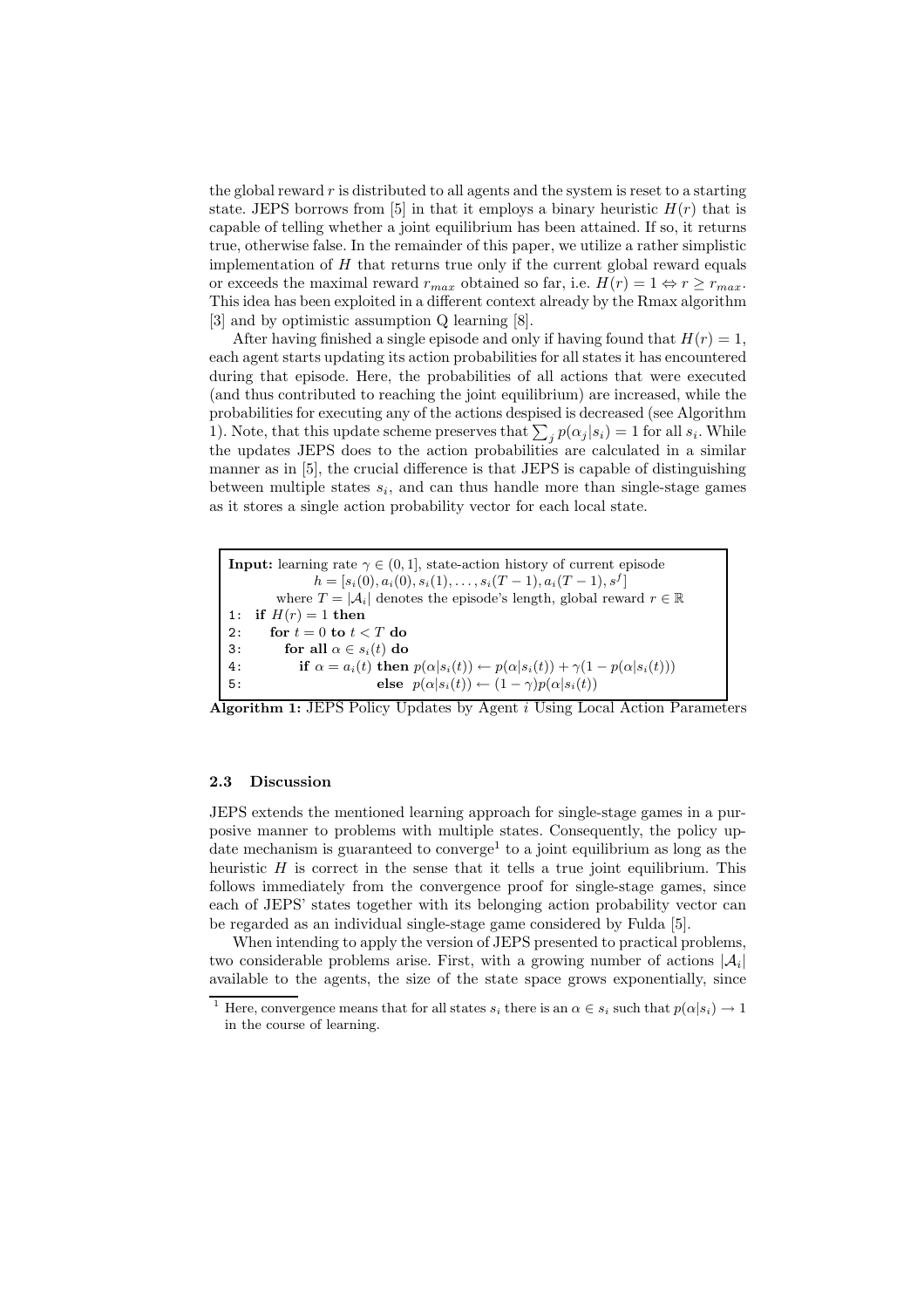states correspond to sets of available actions and, hence, in the worst case it holds  $|S_i| = |\mathcal{P}(\mathcal{A}_i)| = 2^{|\mathcal{A}_i|}$ . Accordingly, storing action probability vectors for all states (separately for each of the agents) quickly becomes intractable as the problem size grows. Additionally, the large number of action probability vectors also increases the learning time needed until convergence to a nearly deterministic policy is achieved.

To tackle these problems, in the next section, we suggest a compact policy representation in combination with an alternative policy update mechanism that clearly reduces the computational complexity and memory requirements while still allowing for convergence to a joint equilibrium.

# 3 JEPS with Global Action Parameterization

Knowing the properties of DEC-MDPs with changing action sets (Definition 2) and given the problems mentioned in Section 2.3, a crucial observation is that each agent actually just has to be capable of learning a total order in which it executes all actions from  $A_i$ .

## 3.1 Learning Total Orders of Action Execution

The basic idea for a version of JEPS that employs global action parameters  $(JEPS<sub>G</sub>)$  is that, for each of the agents, we attach a single, or global, parameter to each action in  $A_i$  from which then its probability of execution is induced.

Definition 4 (JEPS with Global Action Parameterization). Let  $P_G =$  ${p_G(\alpha_k)|\alpha_k \in \mathcal{A}_i}$  be a probability distribution over the set  $\mathcal{A}_i$  of local actions agent i can execute, and let  $s_i = A_i(s_i) = {\alpha_1, ..., \alpha_{|s_i|}} \in \mathcal{P}(\mathcal{A}_i)$  be its current state. Then, for agent i's policy of action  $\pi_i : S_i \to A_i$  it holds  $s_i \mapsto \alpha$  where  $\alpha$ is selected with probability

$$
p(\alpha|s_i) = \begin{cases} \frac{p_G(\alpha)}{\sum_{\alpha_k \in s_i} p_G(\alpha_k)} & \text{if } \alpha \in s_i \\ 0 & \text{else} \end{cases},\tag{1}
$$

and the joint policy  $\pi$  is the concatenation of local policies  $\langle \pi_1, \ldots, \pi_m \rangle$ .

Using this kind of policy representation each agent must store only  $|\mathcal{A}_i|$  parameters which represents an enormous saving in terms of memory requirements compared to the JEPS version with local action probabilities.

Based on the policy representation with global parameters according to Definition 4, we suggest a learning algorithm that, for each agent, performs the parameter updates directly on the global parameter vector  $P_G$ . The distinguishing property of Algorithm 2 is that all positive updates, i.e. updates for actions taken when having reached a joint equilibrium (line 4), are performed relative to a state-specific baseline  $\kappa_{s}(t)$  that is defined as

$$
\kappa_{s_i(t)} := \sum_{\alpha_k \in s_i(t)} p_G(\alpha_k). \tag{2}
$$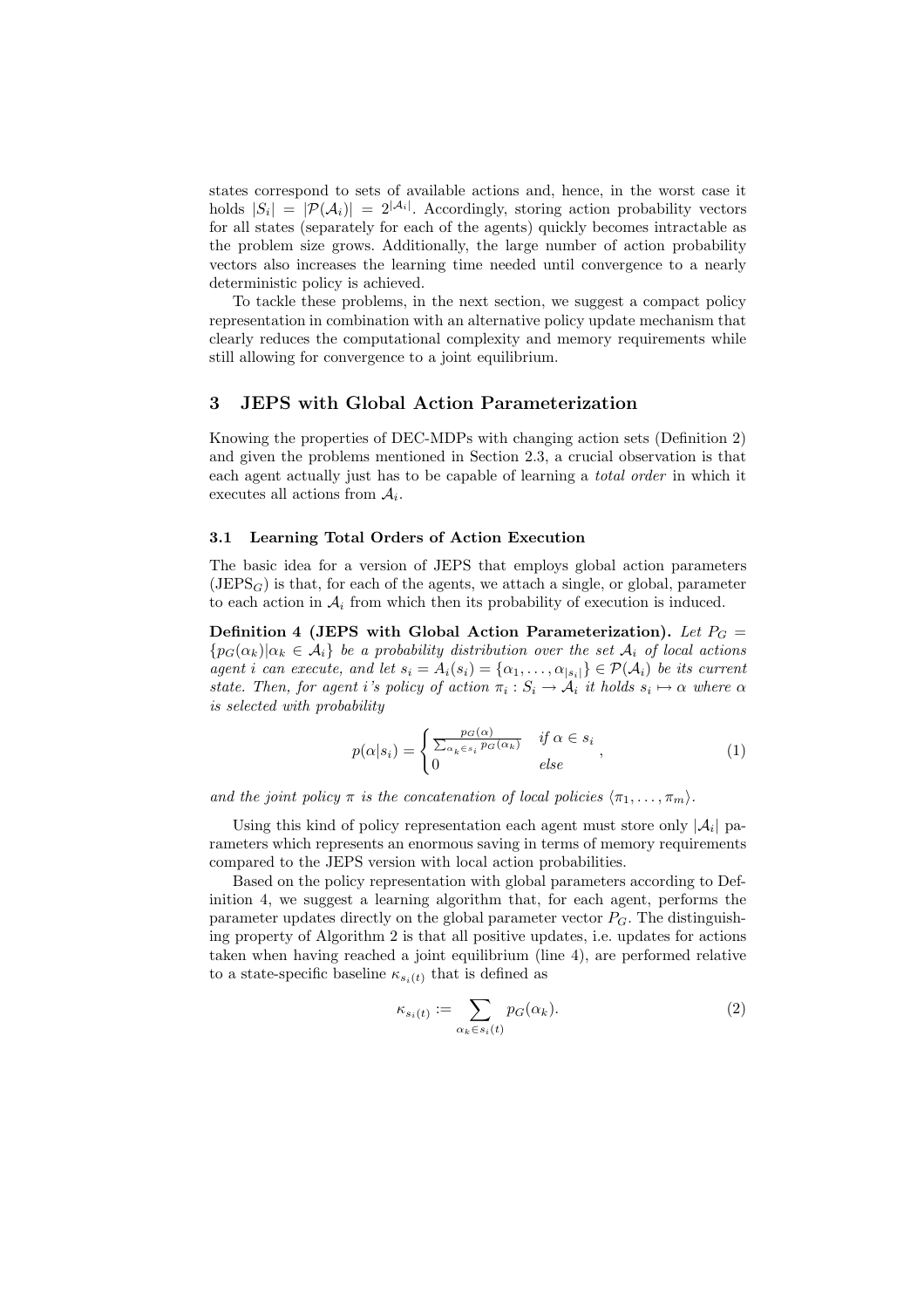By this, it is possible to relate the local situation of agent  $i$ , i.e. its current local state, to the set of global action parameters, and it also ensured that  $P_G$  stays a proper probability distribution with  $\sum_{\alpha_k \in s_i(t)} p_G(\alpha_k) = 1$ .

**Input:** learning rate  $\gamma \in (0, 1]$ , state-action history of current episode  $h = [s_i(0), a_i(0), s_i(1), \ldots, s_i(T-1), a_i(T-1), s^f]$ where  $T = |\mathcal{A}_i|$  denotes the episode's horizon, global reward  $r \in \mathbb{R}$ 1: if  $H(r) = 1$  then 2: for  $t = 0$  to  $t < T$  do 3: forall  $\alpha \in s_i(t)$  do 4: if  $\alpha = a_i(t)$  then  $p_G(\alpha) \leftarrow p_G(\alpha) + \gamma(\sum_{\alpha_k \in s_i(t)} p_G(\alpha_k) - p_G(\alpha))$ 5: else  $p_G(\alpha) \leftarrow (1 - \gamma)p_G(\alpha)$ 

Algorithm 2:

Policy Updates by JEPS Agent i Using Global Action Parameters

For this algorithm, we can show that for every agent and each local state  $s_i$ the probability of executing an action  $\alpha \in s_i$  that does not support yielding a joint equilibrium is declining if it exceeds some threshold.

**Lemma 1.** Let  $\alpha \in s_i$  and  $p_G(\alpha) > \frac{\kappa_{s_i}}{2}$ . If the execution of  $\alpha$  in state  $s_i$  does not yield a joint equilibrium, then  $\Delta p_G(\alpha) < 0$ , where  $\Delta p_G$  represents the difference of  $p_G(\alpha)$  after and prior to the call to Algorithm 2.

Proof. If the current episode did not reach an equilibrium, no updates are performed. Consider the case when an equilibrium has been reached and focus on the smallest value of t for which it holds  $\alpha \in s_i(t)$  for an arbitrary  $\alpha \in A_i$ . Let  $t + v$  ( $v \ge 1$ ) be the stage at which  $\alpha$  has finally been selected for execution. Then, the value of  $p_G(\alpha)$  will have been decremented v times according to line 5 (denote the result of this calculation as  $p_G^-(\alpha)$ ) and been increased a single time at  $s_i(t + v)$ . Thus,

$$
p'_G(\alpha) := p_G(\alpha) + \Delta p_G(\alpha) = p_G^-(\alpha) + \gamma (\kappa_{s_i(t+v)} - p_G^-(\alpha))
$$
  
=  $(1 - \gamma)^{v+1} p_G(\alpha) + \gamma \sum_{\alpha_k \in s_i(t+v)} p_G^-(\alpha_k).$ 

For the sum on the right-hand side there exist values  $v_k \geq 0$  for all  $\alpha_k \in s_i(t+v)$ such that  $p_G^-(\alpha_k) = (1 - \gamma)^{v_k} p_G(\alpha_k)$ . Since we are looking for the circumstances under which  $p'_{G}(\alpha) < p_{G}(\alpha)$ , i.e.  $\Delta p_{G}(\alpha) < 0$ , we finally arrive at

$$
\Delta p_G(\alpha) < 0 \Leftrightarrow p_G(\alpha) > \frac{\gamma \sum_{\alpha_k \in s_i(t+v)} (1-\gamma)^{v_k} p_G(\alpha_k)}{1 - (1-\gamma)^{v+1}} =: \delta(\gamma).
$$

The term  $\delta(\gamma)$  attains its maximal value for  $v = 1$  and  $v_k = 0 \forall k$ . Then,  $\delta(\gamma) = \frac{1-\gamma}{2-\gamma} \sum_{\alpha_k \in s_i(t+v)} p_G(\alpha_k)$ . Maximizing subject to  $\gamma$  ( $\gamma \to 0$ ), we obtain  $\delta = \frac{\kappa_{s_i(t+v)}}{2}$ . And because by definition  $\kappa_{s_i(t)} > \kappa_{s_i(t+v)}$  for all  $v \ge 1$ , we finally see that for  $p_G(\alpha) > \frac{\kappa_{s_i(t)}}{2}$  it holds  $\Delta p_G(\alpha) < 0$ . □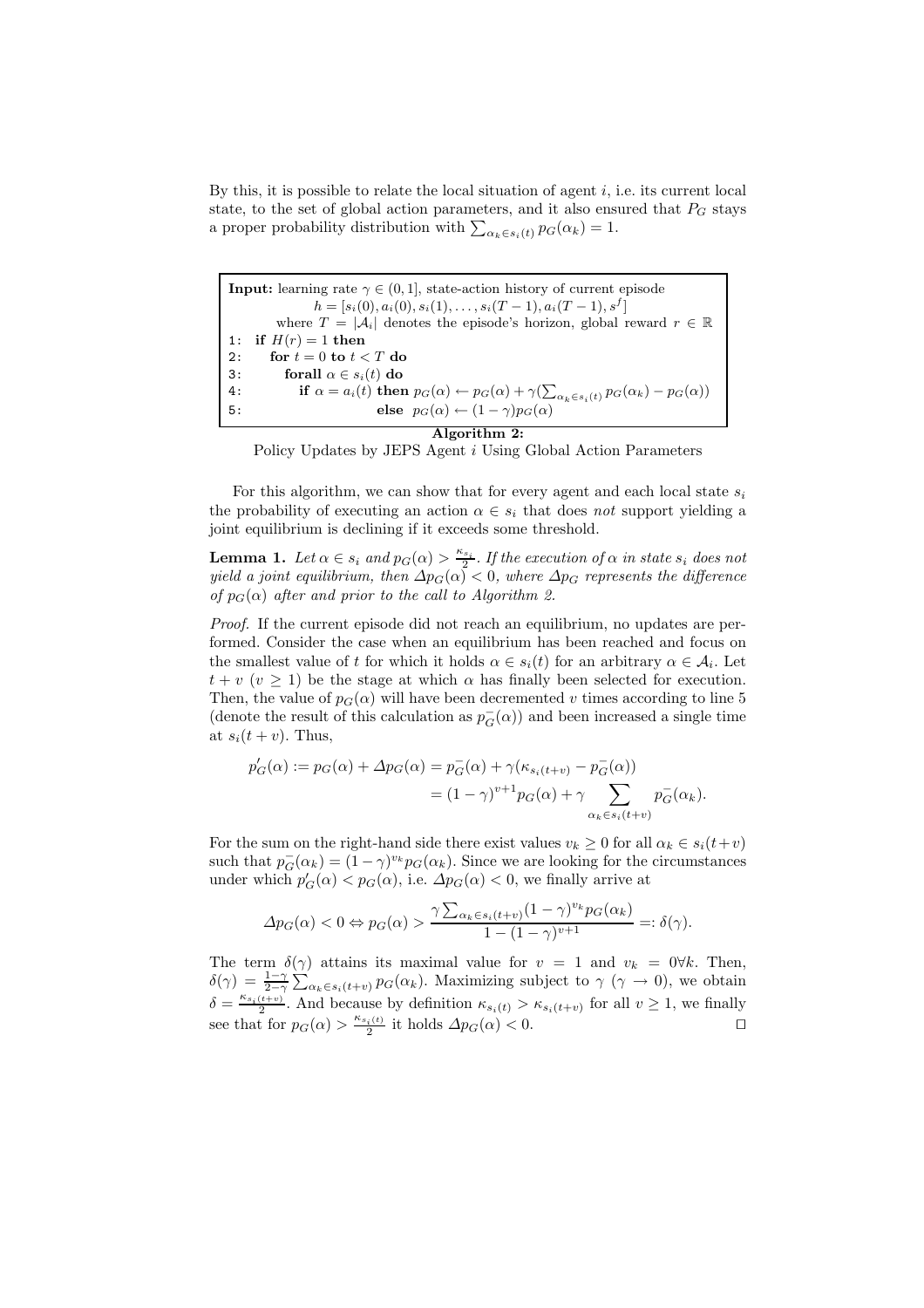Lemma 1 shows that probability updates cannot enforce convergence to suboptimal action choices. Unfortunately, still there may be the case of two joint equilibria with identical global reward between which the agent may oscillate. However, we can show that for any state  $s_i$  there is a critical action probability value such that upon exceeding that value one joint equilibrium starts dominating another one.

**Lemma 2.** If  $\alpha \in s_i(t)$  is an action within a joint equilibrium episode, then there exists a value  $p^*$  such that, if  $p_G(\alpha) > p^*$ , then  $p_G(\alpha)$  is more likely to increase over time than to decrease.

*Proof.* The critical case of  $p_G(\alpha)$  decreasing can occur, if there is a  $\beta \in s_i(t)$ such that still a joint equilibrium can be obtained when  $\beta$  is executed in  $s_i$ . If  $\alpha$ is executed, then  $p_G(\alpha)$  is increased (line 4), whereas  $p_G(\beta)$  is decreased (line 5) at least one time and later increased at a  $t + v > t$  when  $\beta$  is finally executed. If  $\beta$  is selected in  $s_i$ , the situation is the other way round  $(p_G(\alpha))$  decreased v times according to line  $5$ , if it is selected  $v$  decision time points later). Consequently, with a probability of  $\frac{p_G(\alpha)}{\kappa_{s_i(t)}}$  it holds

$$
p_G^{\alpha}(\alpha) := p_G(\alpha) + \Delta p_G(\alpha) = p_G(\alpha) + \gamma(\kappa_{s_i(t)} - p_G(\alpha))
$$

and with a probability of  $\frac{p_G(\beta)}{\kappa_{s(t)}}$  it holds

$$
p_G^{\beta}(\alpha) := p_G^-(\alpha) + \gamma(\kappa_{s_i(t+v)} - p_G^-(\alpha))
$$
  
=  $(1 - \gamma)^v p_G(\alpha) + \gamma(\kappa_{s_i(t+v)} - (1 - \gamma)^v p_G(\alpha)).$ 

Since we look for the conditions under which  $\Delta p_G(\alpha) = p'_G(\alpha) - p_G(\alpha) > 0$ , we can express this inequation using a weighted average as

$$
\frac{p_G(\alpha)p_G^{\alpha}(\alpha)+p_G(\beta)p_G^{\beta}(\alpha)}{\kappa_{s_i(t)}(p_G(\alpha)+p_G(\alpha))}-p_G(\alpha)>0.
$$

After a number of algebraic reformulations, this simplifies to

$$
\frac{\kappa_{s_i(t)}}{p_G(\beta)} + \frac{\kappa_{s_i(t+v)}}{p_G(\alpha)} > \frac{1+\gamma-(1-\gamma^{v+1})}{\gamma}.
$$

The right-hand side of this inequation attains its maximum for  $v \to \infty$  which becomes  $1 + \frac{1}{\gamma}$ . For the left-hand side, we know that  $\kappa_{s_i(t)} \geq p_G(\alpha) + p_G(\beta)$  and  $\kappa_{s_i(t+v)} \geq p_G(\alpha)$ . Assuming the worst case (both equalities) here, too, we arrive at

$$
\frac{p_G(\alpha)+p_G\beta}{p_G(\beta)}+\frac{p_G(\alpha)}{p_G(\alpha)}>1+\frac{1}{\gamma}
$$
 and thus  $\frac{p_G(\alpha)}{p_G(\beta)}>\frac{1-\gamma}{\gamma}$ .

Consequently, if for a state  $s_i$  one joint equilibrium action  $\alpha \in s_i$  dominates all other actions by a share of at least  $p^* := \frac{1-\gamma}{\gamma}$ , then  $\Delta p_G(\alpha)$  tends to be positive. □

#### 3.2 Discussion

If for some action  $\alpha$  within an equilibrium episode the probability of execution exceeds some critical value, then  $p_G(\alpha)$  tends to be increasing continually. Since updates are not just made for single actions, but for all actions taken during an equilibrial episode, this argument transfers to the remaining actions from  $A_i$  as well. With continued positive updates all  $p_G(\alpha_k)$  converge such that for each  $s_i$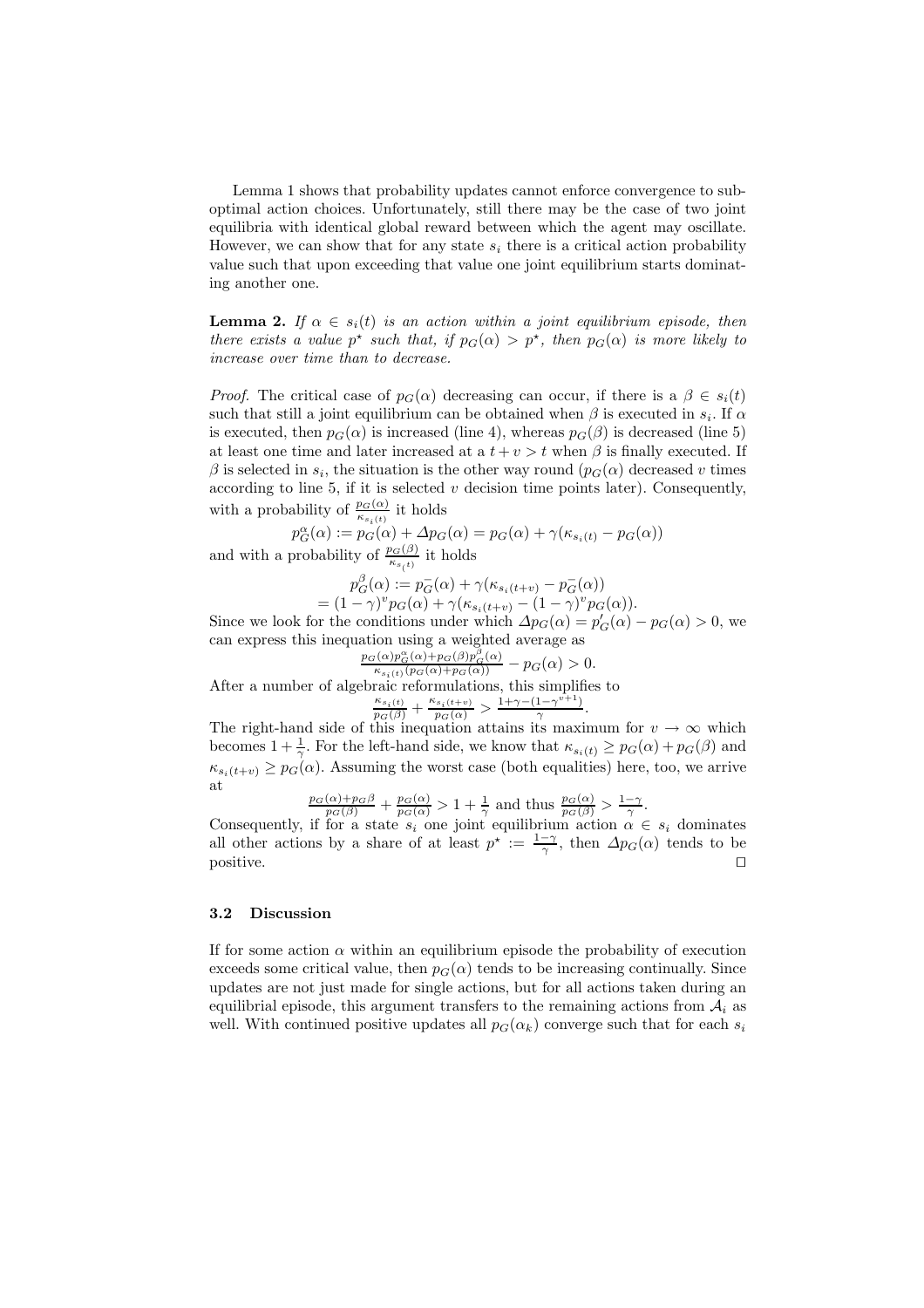there is a  $\alpha_{s_i}^{\star}$  with  $\frac{p_G(\alpha_{s_i}^{\star})}{\kappa_{s_i}}$  $\frac{\partial \langle \alpha_{s_i} \rangle}{\partial \kappa_{s_i}} \to 1$ , which means that the policy the agent pursues approaches a deterministic one.

Of course, the time required for convergence to occur may be high. Setting the learning rate  $\gamma$  to a higher value, learning can be speeded up. However, this comes at the cost of an increased probability, that learning converges prematurely to a non-equilibrium, because the heuristic  $H$  we use is imperfect with respect to the true joint equilibrium of the system. Insofar, adjusting  $\gamma$  represents a mean to trade off learning speed and the goal of obtaining a joint policy very close to a joint equilibrium.

Returning to the point of view of a total order of action execution that is represented by the vector of global action parameters  $P_G$ , we observe that JEPS<sub>G</sub> may drive the parameters  $p_G(\alpha)$  and  $p_G(\beta)$  for some actions  $\alpha$  and  $\beta$ (in particular for actions whose execution is repeatedly postponed) to very small numerical values – while at the same time it may be required that the share of  $p_G(\alpha)$  and  $p_G(\beta)$  must be either very large or small. As a consequence, a limiting factor when implementing and using Algorithm 2 is given by the smallest realvalued number that can be represented on the respective hardware<sup>2</sup>. Accordingly, the convergence behavior of a practical implementation of  $JEPS<sub>G</sub>$  will be as follows:

- a) Convergence to a joint equilibrium policy, as indicated by heuristic  $H$  in conjunction with  $r_{max}$ , occurring with a probability of nearly one may occur. This means, after  $\lambda$  learning episodes it holds for all agents i, for all states  $s_i$ , and for all  $\alpha \in s_i$  that  $\frac{p_G(\alpha)}{\kappa_{s_i}} > 1 - \epsilon$  for some small  $\epsilon > 0$ .
- b) Numerical underflow problems arise<sup>3</sup>, i.e. that there is an agent i and a state  $s_i$  where for a  $\alpha \in s_i$  it holds  $p_G(\alpha) < \epsilon_{min}$ , where  $\epsilon_{min} \in \mathbb{R}^+$  is the smallest floating number representable on the respective hardware platform.
- c) The learning time allotted to the algorithm is exceeded, i.e.  $\lambda_{max}$  learning episodes have been processed without situation a) and b) having occurred.

Note that, although no convergence is achieved in cases b) and c), the algorithm does not diverge – in fact, it rather stops its learning process too early. At least, in these cases we can use the value of the presumed joint equilibrium found so far  $(r_{max})$  as an indicator of the true equilibrium that eventually would have been discovered if  $\lambda_{max}$  was larger or  $\epsilon_{min}$  smaller.

# 4 Empirical Evaluation

In this section, we use the class of DEC-MDPs with changing action sets to model job-shop scheduling problems (JSSP), and we evaluate the performance of JEPS and  $JEPS<sub>G</sub>$  in this context using various established scheduling benchmarks.

<sup>&</sup>lt;sup>2</sup> According to the IEEE standard for binary floating-point arithmetic (IEEE 754),

when using 64 bit, the smallest number is approximately  $2.2 \cdot 10^{-308}$  (double type).

<sup>&</sup>lt;sup>3</sup> This case is more likely to occur, the larger  $|P_G|$  is.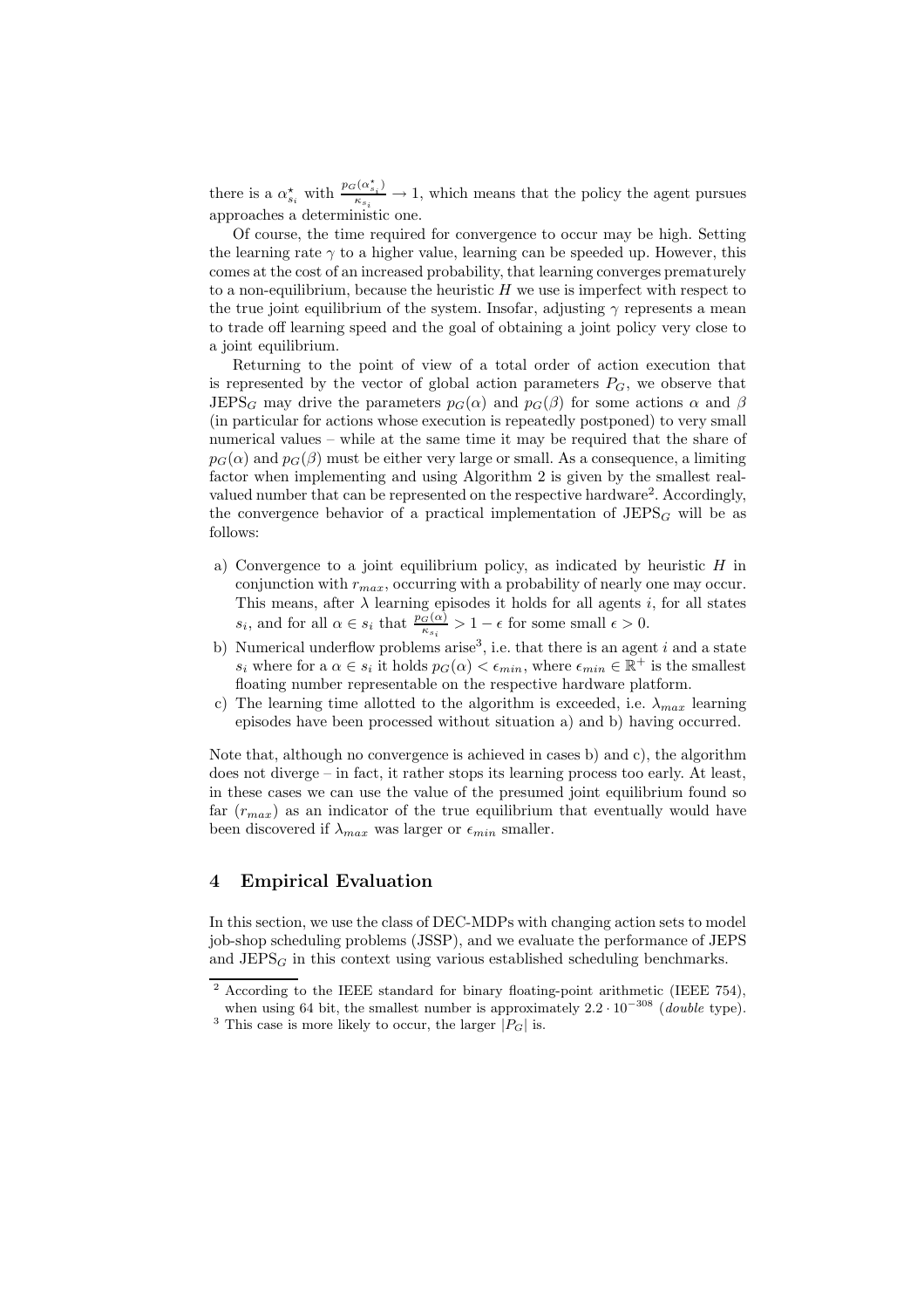#### 4.1 Application Domain: Job-Shop Scheduling

The goal of scheduling is to allocate a specified number of jobs to a limited number of resources (also called machines) such that some objective is optimized. In job-shop scheduling  $n$  jobs must be processed on  $m$  machines in a given order. Each job j consists of  $\nu_j$  operations  $o_{j,1} \ldots o_{j,\nu_j}$  that have to be handled on a certain resource for a specific duration. A job is finished after its last operation has been entirely processed (completion time  $f_i$ ). In general, scheduling objectives to be optimized all relate to the completion time of the jobs. In this paper, we concentrate on the goal of minimizing maximum makespan  $(C_{max} = max_i \{f_i\}),$ which corresponds to finishing processing (and hence reaching the final state  $s^f$ ) as quickly as possible, since most publications on results for job-shop scheduling benchmarks focus on that objective, too.



Fig. 1. Example Job-Shop Scheduling Problem FT6 (left) and Optimal Solution (right)

Solving JSSPs is well-known to be NP-hard. Over the years, numerous benchmark problem instances of varying sizes have been proposed and have been frequently used to compare different solution approaches. We revert to a collection of sample problems that is provided by the OR Library [1]. A common characteristic of those scheduling benchmarks is that usually no recirculation of jobs is allowed, i.e. that each job must be processed exactly once on each resource  $(\nu_i = m)$ . Figure 1 shows an example of a small job-shop scheduling problem with six resource and six jobs consisting of six jobs each; also an optimal solution of that problem with respect to minimal makespan is illustrated using a Gantt chart. For more details on scheduling, the reader is referred to [10, 4].

We model JSSPs as factored  $m$ -agent DEC-MDPs with changing action sets as follows. We attach to each of the resources one agent  $i$  whose local action is to decide which waiting job to process next. Agent  $i$ 's local state of  $i$  can be fully described by the changing set of jobs currently waiting for further processing. Choosing and executing a job represents a local action  $(A<sub>i</sub>$  is the set of jobs that must be processed on resource i), which is why it holds  $S_i = \mathcal{P}(\mathcal{A}_i)$ . After finishing the processing of a job's operation, this job is transferred to another resource, where the order of resources on which a job's operations must be processed is given a priori. In conjunction with the no recirculation property mentioned above, in fact, each job (one of its operations, respectively) has to be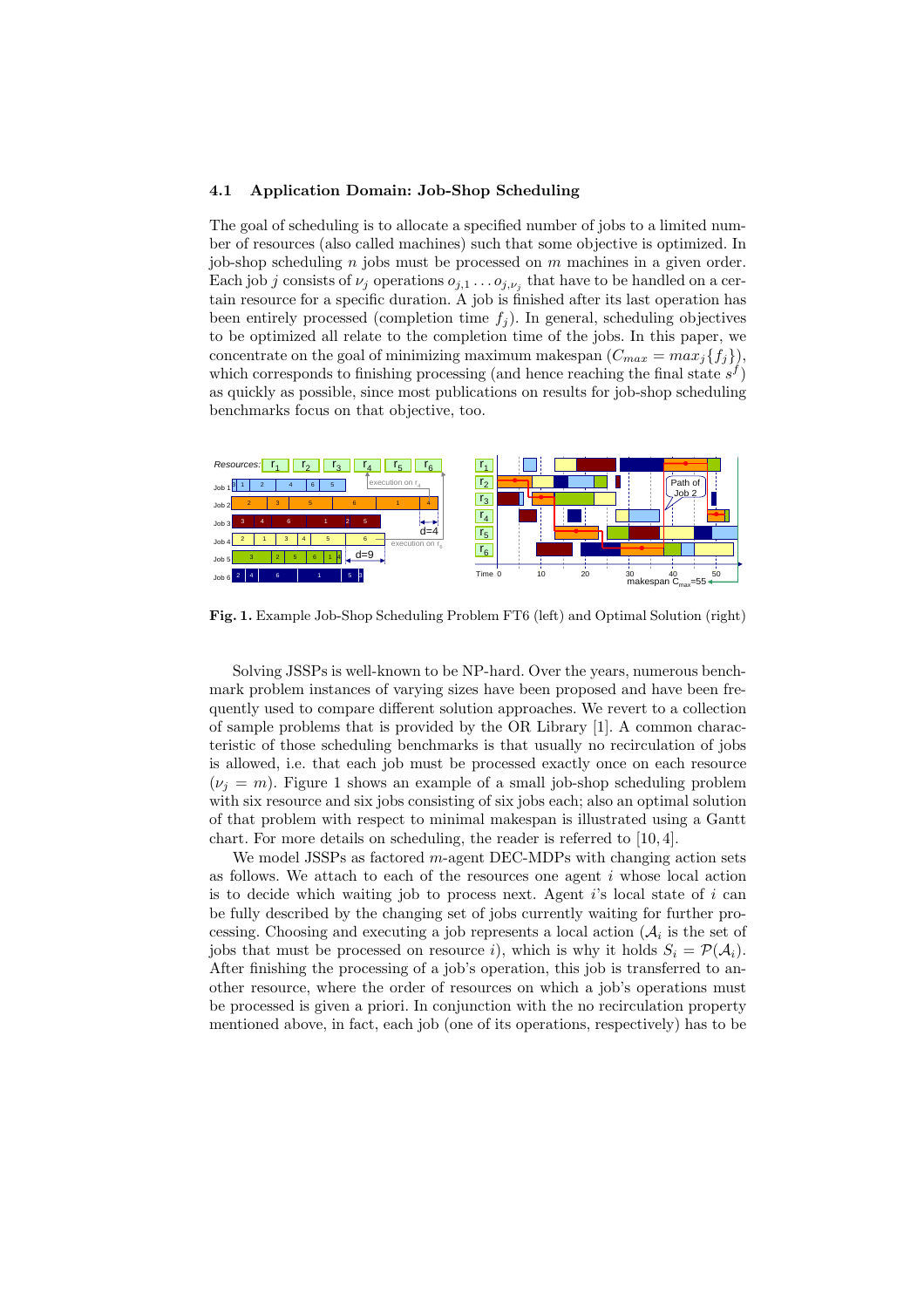executed on each resource exactly once. As a consequence, for  $JEPS<sub>G</sub>$  is will be sufficient that each agent stores one action probability parameter for each job.

## 4.2 Benchmark Results

Given an instance of a JSSP, all agents process waiting jobs in a reactive manner. i.e. they select jobs with respect to the probability determined by their current policy parameters, and never remain idle, if there is at least one job waiting. When all jobs are finished and, hence,  $s<sup>f</sup>$  has been reached, the global reward  $r = -C_{max}$  is conveyed to the agents, the policy update algorithm (Algorithm  $1/2$ ) is called, and finally the system is reinitialized to the starting state where no jobs have been processed. We allow the agents to maximally process  $\lambda_{max} =$ 250k episodes, however, in most cases convergence is achieved much faster. For consistency, during all experiments we set  $\gamma = 0.1$ , a value that ad hoc brought about good results and whose optimization should be subject to further studies.



Fig. 2. Learning Progress for JEPS and  $JEPS<sub>G</sub>$ 

Figure 2 illustrates the learning progress averaged over 15 JSSP problems involving 10 jobs and 10 machines using JEPS as well as  $JEPS<sub>G</sub>$ . The solid curves show the average expected performance (in terms of makespan  $C_{max}$ , i.e. negative reward) of the stochastic joint policies subject to the number of training episodes. Dashed curves indicate the development of the value of the supposed joint equilibrium  $-r_{max}$ , as utilized by the heuristic H.

Apparently the  $-r_{max}$  and  $E[-r]$  curves approach each other much faster for the JEPS<sub>G</sub> variant of the algorithm than for JEPS with local policy parameterization. For the 15 scenarios considered,  $JEPS<sub>G</sub>$  converges at the latest after about 11k episodes (note the log scale x-axis). By contrast, JEPS needs much longer to yield convergence, but achieves finding slightly superior values of  $r_{max}$ , i.e. on average the learnt joint policy comes closer to the true joint equilibrium (indicated by the average theoretical optimum for the scenarios considered).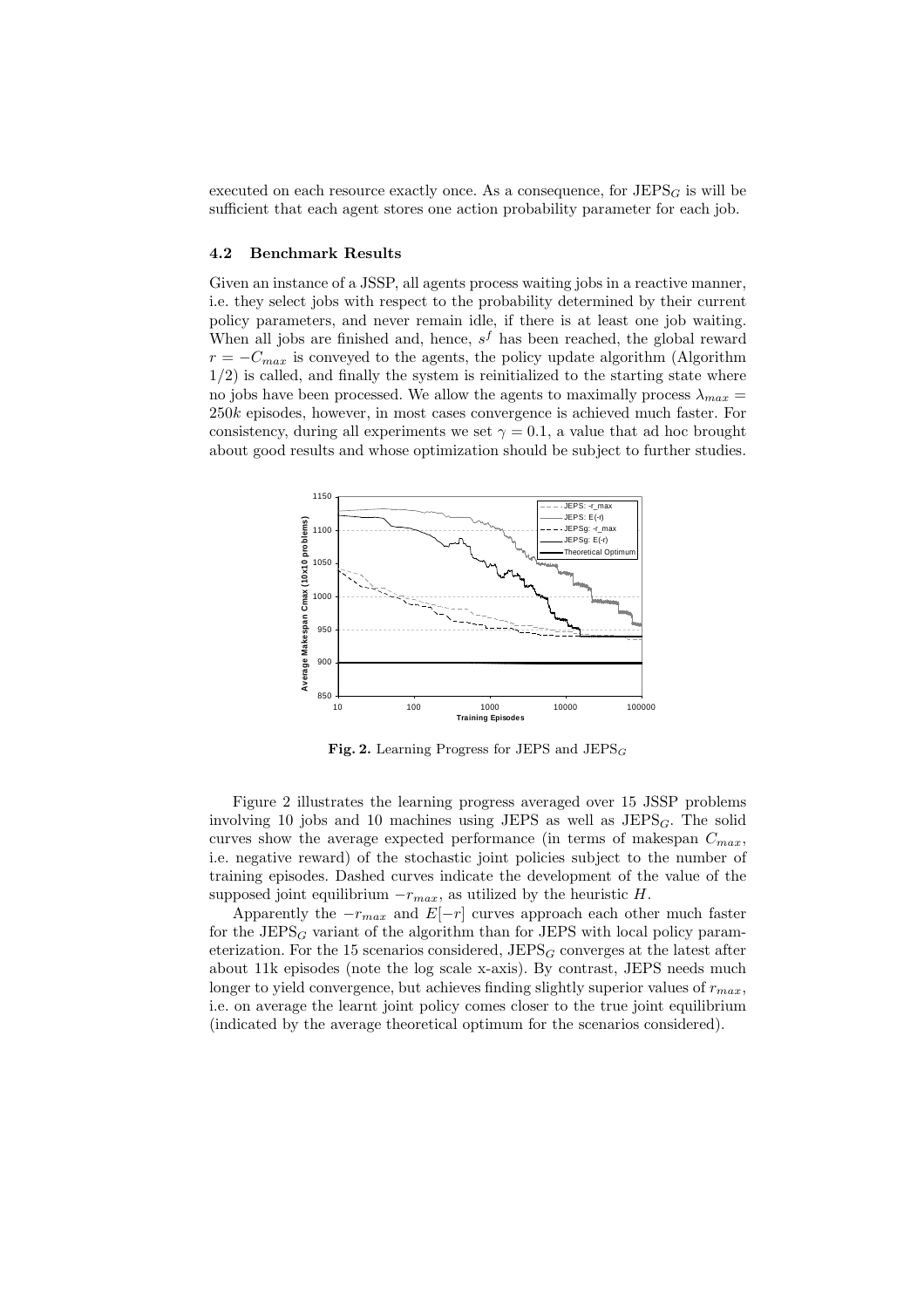| Size             |    | Theor.                         | $_{\rm JEPS}$ |                           |             |  | Pol.             | $\mathbf{JEPS}_G$ |                     |          |                                                         |                        |  | Pol. |
|------------------|----|--------------------------------|---------------|---------------------------|-------------|--|------------------|-------------------|---------------------|----------|---------------------------------------------------------|------------------------|--|------|
| $m \times n$     |    | $\#Prbll$ Optim. $\#a-r_{max}$ |               |                           |             |  |                  |                   |                     |          | $E[-r]$ Err. Size #a #b #c $-r_{max}$ $E[-r]$ Err. Size |                        |  |      |
| $5 \times 10$    |    | 620.2                          | 5.            | 631.8                     |             |  | 631.8 1.9% 1029k |                   | $4 \quad 0 \quad 1$ |          | 635.4                                                   | 644.2 2.5\% 0.6k       |  |      |
| $5 \times 15$    | 5  | 917.6                          |               | 5 917.6 917.6 0.0% 18M    |             |  |                  |                   | $5\quad 0$          |          | $0.917.6$ 917.6 0.0\% 1.1k                              |                        |  |      |
| $5 \times 20$    | 6  | 1179.2II                       |               |                           |             |  | $\infty$         | $5^{\circ}$       |                     |          | 0 1188.3 1196.5 0.8% 1.5k                               |                        |  |      |
| $10 \times 10_a$ | 3  | 1035.7                         |               | 3 1071.0 1071.0 3.4% 3.5M |             |  |                  |                   | $3 \quad 1$         |          | 0 1076.7 1076.7 3.9% 1.2k                               |                        |  |      |
| $10 \times 10b$  | 5  | 864.2                          | 5.            | 902.4                     | 902.4 4.4\% |  | 973k             | 5                 |                     | $\Omega$ |                                                         | 894.2 894.2 3.5% 1.1k  |  |      |
| $10 \times 10_c$ |    | 898.2                          | 8             | 935.3                     | 937.9 4.1\% |  | 6.4M             | 8                 |                     | $\Omega$ | 952.4                                                   | 953.6 6.0% 1.2kl       |  |      |
| $10 \times 15$   | 5. | 983.4                          |               |                           |             |  | $\infty$         |                   |                     |          | 2 1032.4 1142.4 5.0% 2.1k                               |                        |  |      |
| $15 \times 15$   | 5  | 1263.2II                       |               | $0 -$                     |             |  | $\infty$         |                   |                     |          | 1 1341.2 1375.8 6.1% 3.0k                               |                        |  |      |
| $15 \times 20$   |    | 676.0                          |               |                           |             |  | $\infty$         |                   |                     | 3        |                                                         | 732.0 819.7 8.3% 4.1kl |  |      |

Table 1. Learning results for scheduling benchmarks of varying size, opposed for JEPS and JEPS<sub>g</sub>. All entries are averaged over  $\#Prbl$ .  $\#a$ ,  $\#b$ , and  $\#c$  correspond to the convergence possibilities listed in Section 3.2. The last column in each part shows the average size of a policy measured in bytes. Err. columns denote the relative remaining error (%) of the makespan  $(-r_{max})$  achieved by the joint policy compared to the theoretical optimum and, thus, indicate to what extent reaching the true joint equilibrium was missed. Indices a, b, c stand for problem sets provided by different authors.

The limitation of the basic form of JEPS becomes obvious when having a look at the sizes of the policies that must be kept in memory by the agents (see the rightmost columns in the of the JEPS and  $JEPS<sub>G</sub>$  part in Table 1, measured in bytes per policy). Since the number of policy parameters grows exponentially with n, the application of JEPS for  $m \times n$  problems with larger values of n is infeasible due to excessive memory requirements. On the contrary, the average policy sizes of  $JEPS<sub>G</sub>$  agents are negligible. Here, instead the underflow problem (cf. Section 3.2) may occur for larger values of n. However, using  $JEPS<sub>G</sub>$ , policies of high quality can be learnt even for larger-sized problem instances.

The remaining error values achieved can well compete with alternative approaches that tackle the scheduling problem from a decentralized perspective (centralized algorithms mostly find the optimum). For example, dispatching priority rules are clearly outperformed (best rules are SPT, which chooses operations with shortest processing time, and AMCC [9], which is a heuristic to avoid the maximum current  $C_{max}$ , with an average error of 20.6% and 7.8% for the 46 problems mentioned in Table 1). OA-NFQ [6], a value-function based reinforcement learning approach to these problems, reaches an error of 4.2%.

We expect that, in future work, we will be able to further boost the performance of JEPS. In the version presented the reactive functioning of JEPS can generate schedules of the class  $\mathbb{S}_n$  of non-delay schedules exclusively: If a resource has finished processing one operation and has at least one job waiting, the respective agent immediately continues processing by picking one of the waiting jobs. JEPS does not allow a resource to remain idle, if there is more work to be done. From scheduling theory, however, it is known that for certain scheduling problem instances the optimal schedule may be a delay schedule from the set of active schedules  $\mathbb{S}_a \supseteq \mathbb{S}_n$ , i.e. a schedule where some resource has to remain idle for some time units in order to achieve minimal makespan. As a consequence, JEPS is currently able to produce near-optimal schedules from  $\mathbb{S}_n$  and may miss the best schedule possible, though in several cases the true joint equilibrium is indeed found. Yet, an extension of JEPS towards behaving not purely reactively depicts an important and promising issue for future work.